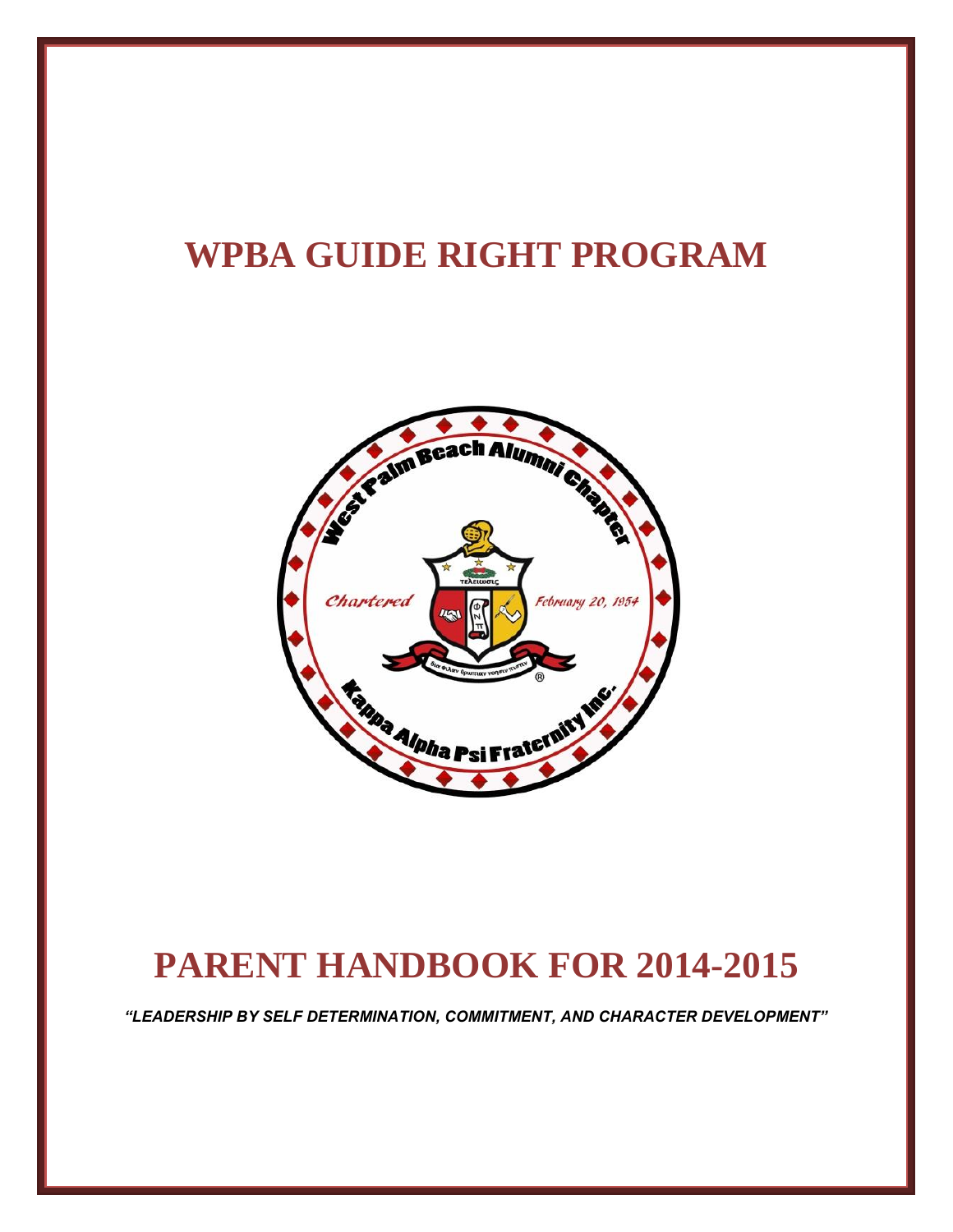### Mission Statement:

**"Helping young men progress to adulthood while achieving academic success"**

## AGREEMENT

The purpose of Guide Right program is to place the training experience and life lessons of successful men at the disposal of youth for educational and occupational guidance, primarily inspirational and informational in character. We will endeavor to refine self-image, the selfesteem, social skills, community and environmental awareness of youth we serve by providing information and guidance concerning the value of education, personal development and responsibility.

It is in this spirit that parents/guardians mutually agree to support the well-being and healthy development of the students enrolled.

#### **Parents**

I acknowledge it is my responsibility to keep my child's records current to reflect any significant changes as they occur including home, work, and cell telephone numbers, home address, email address (es) and emergency contacts. I acknowledge that my child may be photographed and/or videotaped and authorize West Palm Beach Alumni Chapter and its representatives to use and publish the same in print and/or electronically for the purpose of promoting the Guide Right program. **Young men will not be permitted to attend sessions without providing a copy of his most current progress report. STRICTY ENFORCED!**

#### **Members of West Palm Beach Alumni Chapter**

We acknowledge our responsibility to respect the wishes and expressed interests of each child's parent/guardian in the conduct of the Guide Right program and to inform the parent/guardian of any issues that may come to our attention that may unduly harm or danger their child while in our custody.

Kappa Leaguer: \_\_\_\_\_\_\_\_\_\_\_\_\_\_\_\_\_\_\_\_\_\_\_\_\_\_\_\_\_\_\_\_\_\_\_

Parent/Guardian: **Example 2018** 

Guide Right Program Chair: **Example 2018**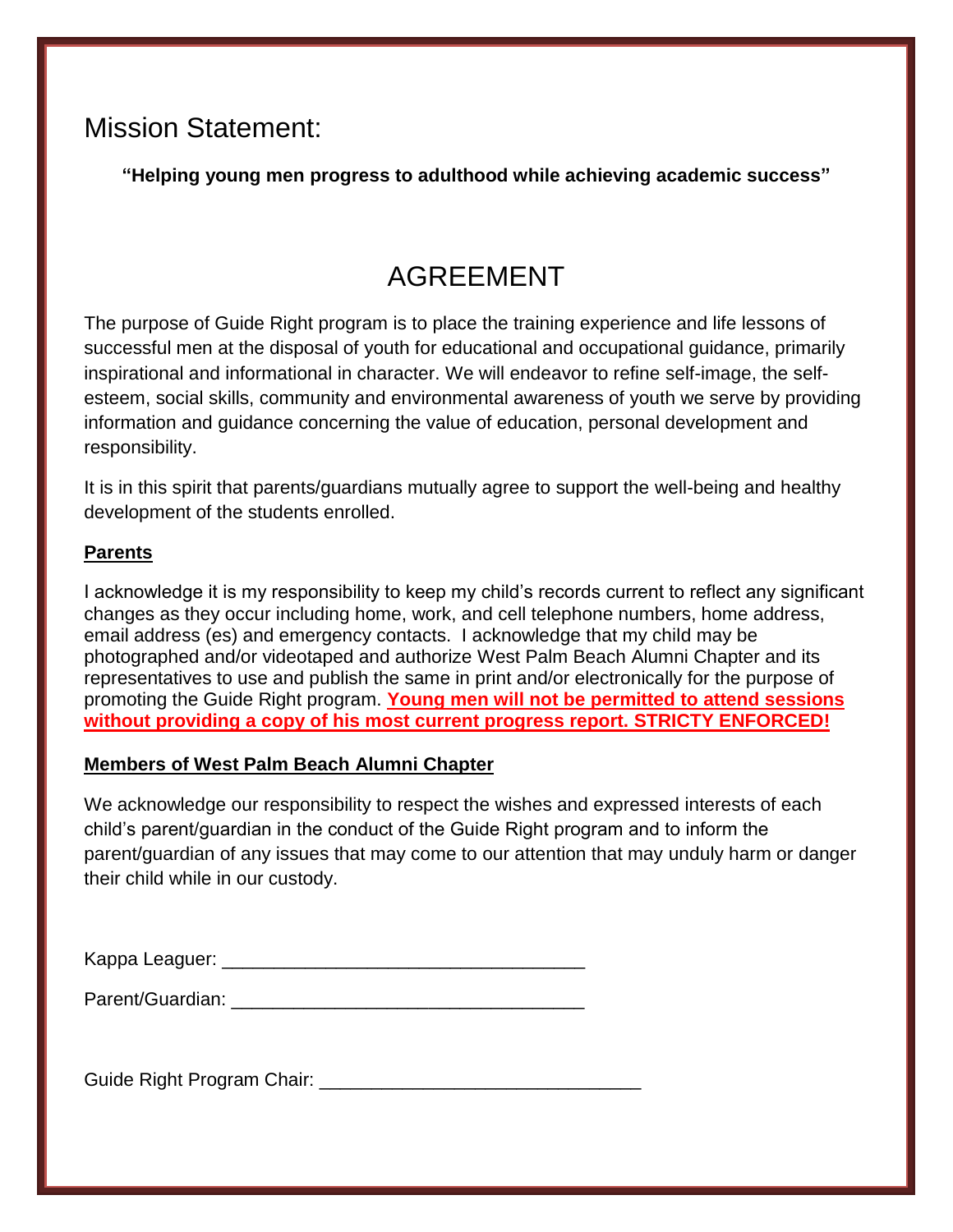### **Student Code of Conduct and Dress Code**

#### *Code of Conduct*

The following inappropriate behaviors are considered violations and may result in disciplinary actions as described below:

- Falsifying information
- Unsatisfactory performance
- Excessive tardiness or absenteeism
- Creating or contributing to a disturbance, such as fighting, disruptive or disrespectful behavior, etc.
- Disobedience
- Lying, cheating, use of profanity or stealing
- Malicious damage to the meeting facility or other property
- Illegal conduct of any kind

*"Failure to adhere to these rules can result in disciplinary action, restriction from participation in special events, or expulsion from the Guide Right program."*

#### *Dress Code*

Guide Right participants shall adhere to the following rules regarding dress. Failure to adhere to these rules may result in disciplinary action or restriction from participation in special events.

- Belts shall be worn with pants or shorts having belt loops at all times
- Pants or shorts shall not be worn below the waist at any time
- Shirts shall be tucked in pants at all times
- Hats shall not be worn while inside of the meeting facility
- Kappa League or Junior Kappa League approved attire (as applicable) shall be worn at all meetings and other Guide Right activities when required **(Khaki Pants, White Dress Shirt or Polo Style Shirt, Dress Shoes/Loafers)**

#### *Attendance/Tardiness*

Participation in the program, seminar and trip participation are essential for the student to receive program benefits.

- Students receiving tutoring must arrive by **9:15 AM**
- All regular sessions begin at **10:00 AM** so arrive at **9:45 AM**
- Special events and trips shall be scheduled separately
- Students shall not be permitted to participate if arriving more that 30 minutes after scheduled program or special event start time and shall be deemed tardy. JKL or KL Director must be notified.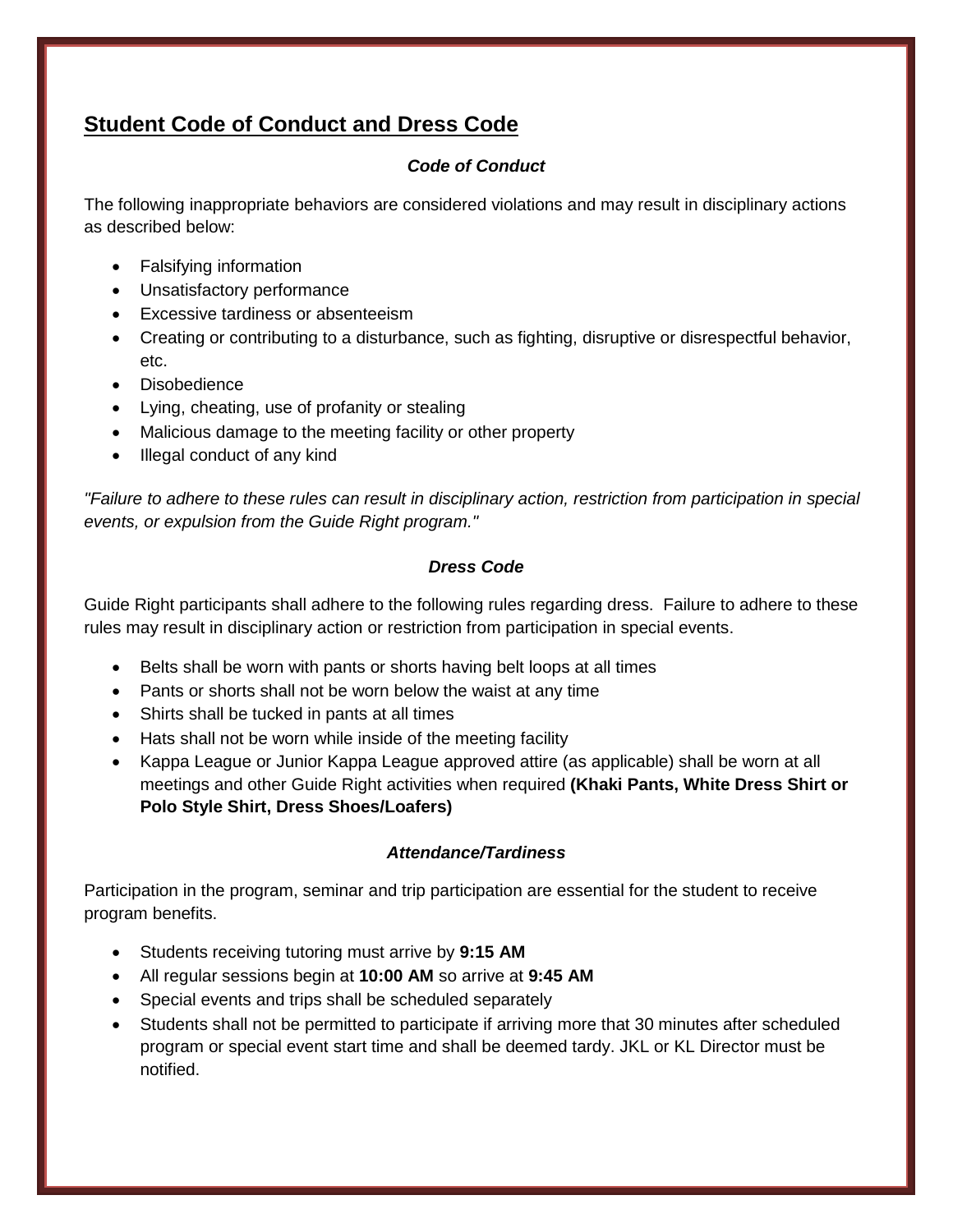"If your son is absence more than (4) number of times, he will be "released from the program. Parents should contact the JKL Co-Directors or KL Co-Directors coordinator if the student is unable to attend regularly and be excused.

#### **REPORT CARD**

|  | KL                                       | JKL. |
|--|------------------------------------------|------|
|  |                                          |      |
|  | <b>JKL</b> Director <b>CONTEXANGLICE</b> |      |

Date: \_\_\_\_\_\_\_\_\_\_

The West Palm Beach Alumni Chapter of Kappa Alpha Psi Fraternity has developed this student progress reporting system that incorporates specific accountability and reporting requirements of members of the Guide Right Committee and members of the fraternity as well as students enrolled in the Guide Right Program. The reports provide information in these evaluation criteria as mandated by the Guide Right Committee.

- **Attendance...considering un-excused absences and tardiness: Score \_\_\_\_\_\_**
- **Participation in Seminars** .... engagement, interest, questioning: Score **with the Strume**
- **Success in the Classroom**....school grade performance (GPA): Score \_\_\_\_\_\_
- **Character and Leadership.....attitude, courtesy, teamwork: Score \_\_\_\_\_\_\_**

**(KAPPA LEAGUE ONLY) 2.5 (C+) GPA Academic Achievement** will be one of the key milestones that must be achieved and maintained for each KL to remain in the GR Program. With a 2.5 GPA being a reasonable, yet attainable goal, the following **Achievement Performance Plan** will be in place to ensure that each KL experiencing academic hardship will have the GR support system needed to succeed.

#### **Achievement Performance Plan**

- Confirmation of current GPA (will occur after the first grading period for 2014-2015)
- For KLs that are underachieving, a GR Sub-Committee will be formed to visit the Teachers & Counselors for the KL to get a more in depth review of KLs success pattern. This will allow GR Committee to track class participation and the effort that is being put forth to achieve.
- GR Math Tutoring will be a mandatory requirement as additional support.
- Full Review of KL inclusion criteria will be conducted at the end of the Guide Right year to decide if KL will remain for the upcoming GR year.
- **The GPA is only a "portion"** of the overall criteria needed to remain in the GR Program and **WILL NOT** be the only determining factor for determining expulsion from the program. **(THE GPA GOAL DOES NOT APPLY TO Junior Kappa Leaguers 4th -7 th grade.)**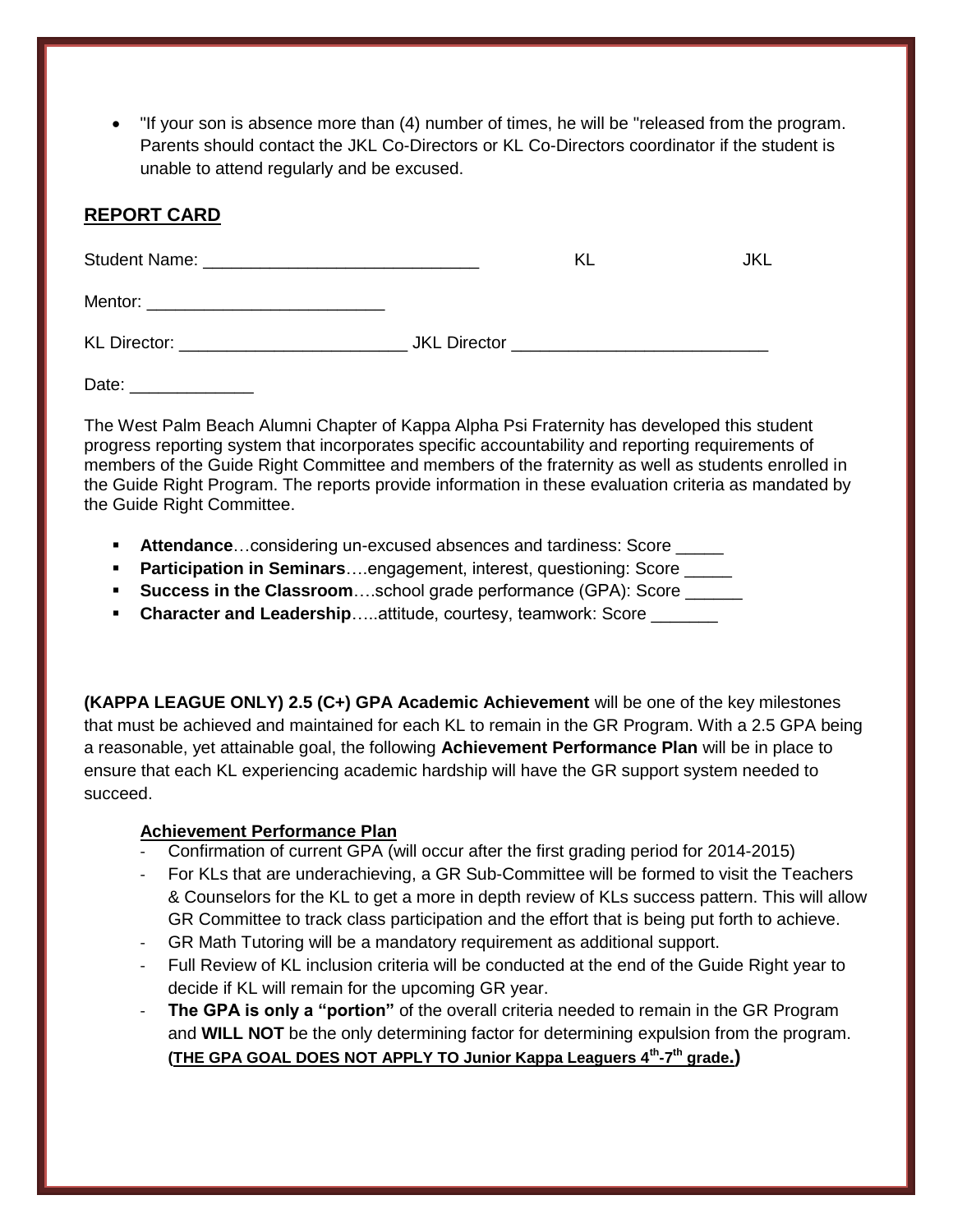In each of these critical areas above, student progress will be rated using three measures applying the norms of the group.

- A. Needs Improvement 1 point
- B. Meets Expectations 3 points
- C. Above Expectations 5 points

Kappa League and Junior KL co-directors shall lead the scoring process of the Directors and codirectors chairs of the KL and JKL, assigned mentors, program coordinator, etc. A summary report shall be issued to parents three (3) times during the course of the Guide Right program.

- After the session on **November 8, 2014**
- After the session on **January 10, 2015**
- After the session on **April 11, 2015**

The accumulative high scores will be used at the end of the Guide Right program year to select students for awards, other activities and to receive the two-week Piney Woods Summer Camp experience.

WPBA GR committee members will further support the decision process with consideration of factors such as family need and a student's unique need for growth as additional factors.

#### **Demerit System for Late Pick-up: 1 Demerit / 15 mins late; 2 Demerits = 1 Full Absence**

Total Score for Period ending: (date): \_\_\_\_\_\_\_\_\_\_